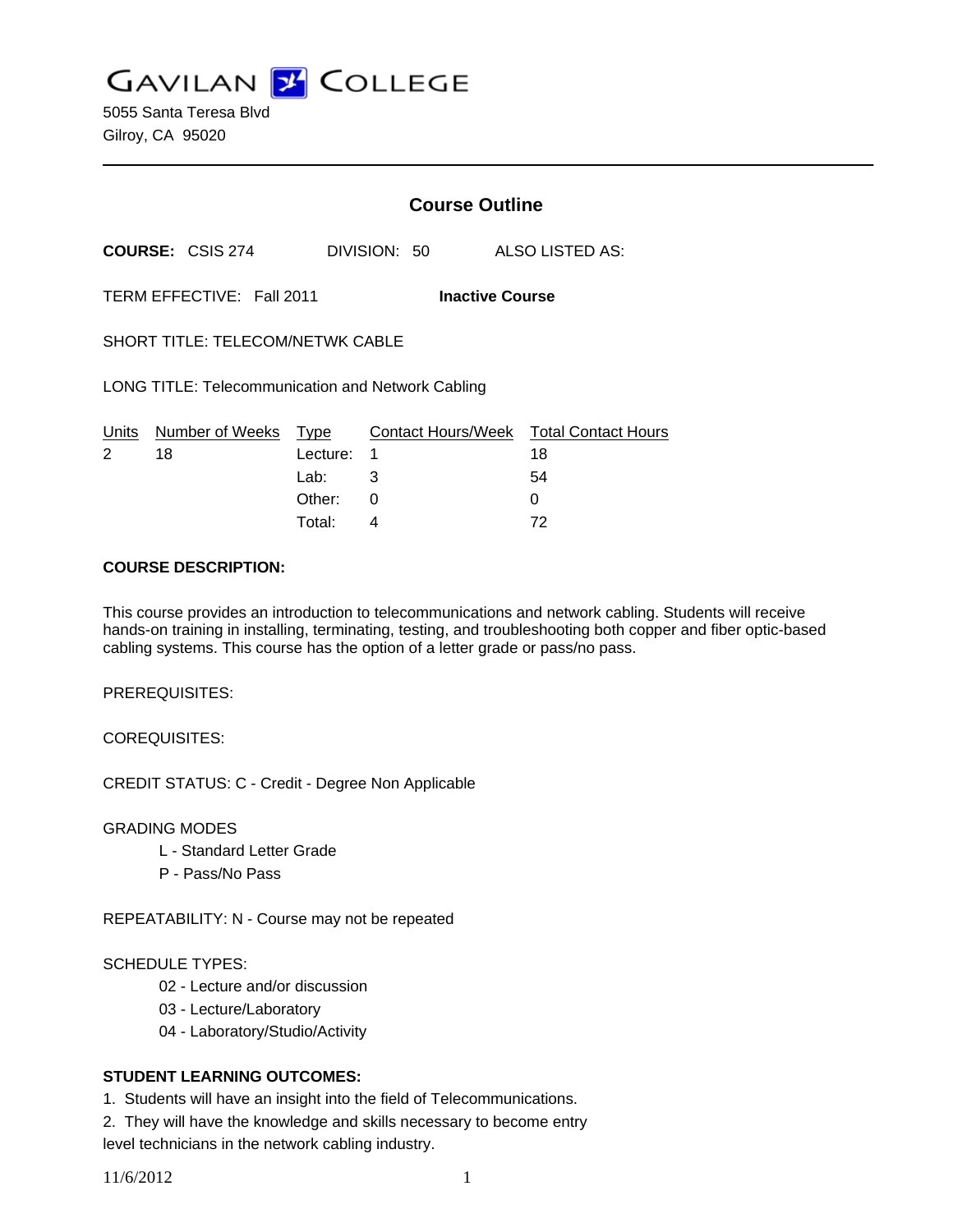#### **CONTENT, STUDENT PERFORMANCE OBJECTIVES, OUT-OF-CLASS ASSIGNMENTS**

Inactive Course: 04/25/2011 WEEK HOURS CONTENT 1 4 The Interactive Physical Layer & Telecommunications from the Beginning. OUT-OF-CLASS ASSIGNMENT: Text, Module 1 & 2. OBJECTIVES: Identify the "Physical Layer" components of the various telecommunications systems represented on the ITB. Trace the signal flow of the telecommunications systems represented on the ITB. Demonstrate knowledge of the basic functions of the "DAVE-3" test set and use it to determine the continuity of test cable and the different telecommunicaitons systems represented on the ITB. Identify how the Student Personal Optical Tester (SPOT) is used to check continuity of Fiber Optic System on the ITB. Define the communication process. Identify key developments in the history of telecommunications as it pertains to the following devices: Telegraph, Telephone, Radio, Television, Computer Networks, Facsimile Machine, Cellular Telephone. Identify the (Physical Layer) cabling systems used for the distribution of data, voice and video in the systems defined above. 2 4 Transmission Media and Physical Layer Components and Do It Right. Do It Safe. OUT-OF-CLASS ASSIGNMENT: Text, Module 3 & 4. OBJECTIVES: Define the level or category associated with the different types of twisted pair cabling systems. Define the reasoning for the twisted pair system that includes noise reduction and cross talk elimination techniques. Identify 2-Pair System Cabling characteristics that include pair, tip, and ring identification. Identify 4-Pair System Cabling characteristics that include pair, tip, and ring identification. Demonstrate and identify pair to pin configuartins using the EIA/TIA 570 Standard. Define the characteristics of Coaxial Cable systems to include BNC and F-Type connectors. Define characteristics of Fiber Optic Cable systems and ST connector. Identify safety precautions that insure personal protection. Define key points concerning safety on the job site. Define safety in dealing with Electrical Equipment. Identify and explain common safety procedures when working with hazardous materials.

3 4 Tools, Construction Techniques & Test Equipment

11/6/2012 2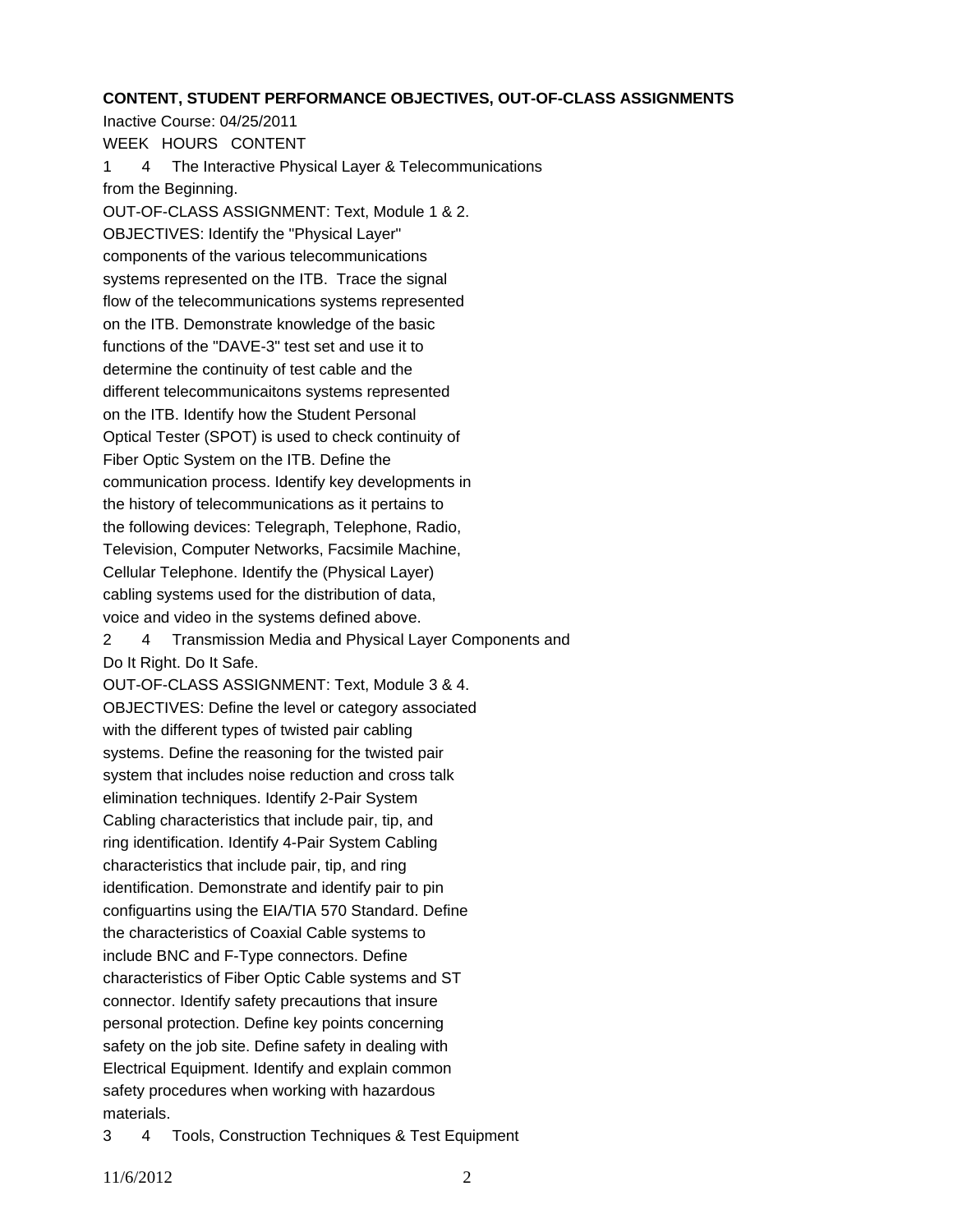### utilized in Network Cabling.

OUT-OF-CLASS ASSIGNMENT: Text, Module 5. OBJECTIVES: Identify and use 2-pair and Coaxial Cable Stripping Tools. Identify and use the RJ-11 stripping and crimping tool. Safely and correctly strip and terminate a 2 pair telephone cable with RJ-11 connectors. Safely and correctly strip and terminate a Coaxial Cable with screw-on F-type connectors. Perform continuity checks on newly constructed cables using the "DAVE-3" test set.

4 4 Testing and Troubleshooting the Physical Layer and Telecommunications: A Glimpse to the Future. OUT-OF-CLASS ASSIGNMENT: Text, Modules 6 & 7. OBJECTIVES: Define the terms testing, troubleshooting, and preventive maintenance. Perform operational checks on the "DAVE-3" to insure its ability to test the systems of the ITB. Perform end-to-end signal testing using the "DAVE-3" to test entire cabling systems on the ITB. Perform selective testing of individual cabling subsystems on the ITB. Identify the basic characteristics of the following basic Troubleshooting Techniques: the Split Half Method, Fault Isolation Techniques, Hard Fault Troubleshooting, and Intermittent Faults. Identify the use of Patch Cords, Adapters and Bridging Clips to simulate or to correct Physical Layer malfunctions on the ITB. Define Smart House and identify its component parts that include wiring infrastructure, personal computers and smart devices. Identify possible future developments in wireless systems. Identify possible future developments in consumer electronics.

5-6 8 The "ACT with DAVE" Training Aid. Twisted Pair Cabling Systems.

OUT-OF-CLASS ASSIGNMENT: Text, Copper Cabling, Module 1 & 2.

OBJECTIVES: Identify all components of the ACT unit. Identify all aspects of the Banner Board. Identify all components of the DAVE-3 units. Identify the tool kit contents. Identify the characteristics and application of twisted pair cables. Identify the characteristics and applications of 4-pair UTP cables. Identify the three types of configurations for terminating twisted pair on modular patch cords, plugs, and outlets. Identify configuration and application of 66-type terminal block, 110-type terminal block and a modular patch panel. Identify characteristics and application of screened 4-pair twisted cable and 25 pair UTP cables.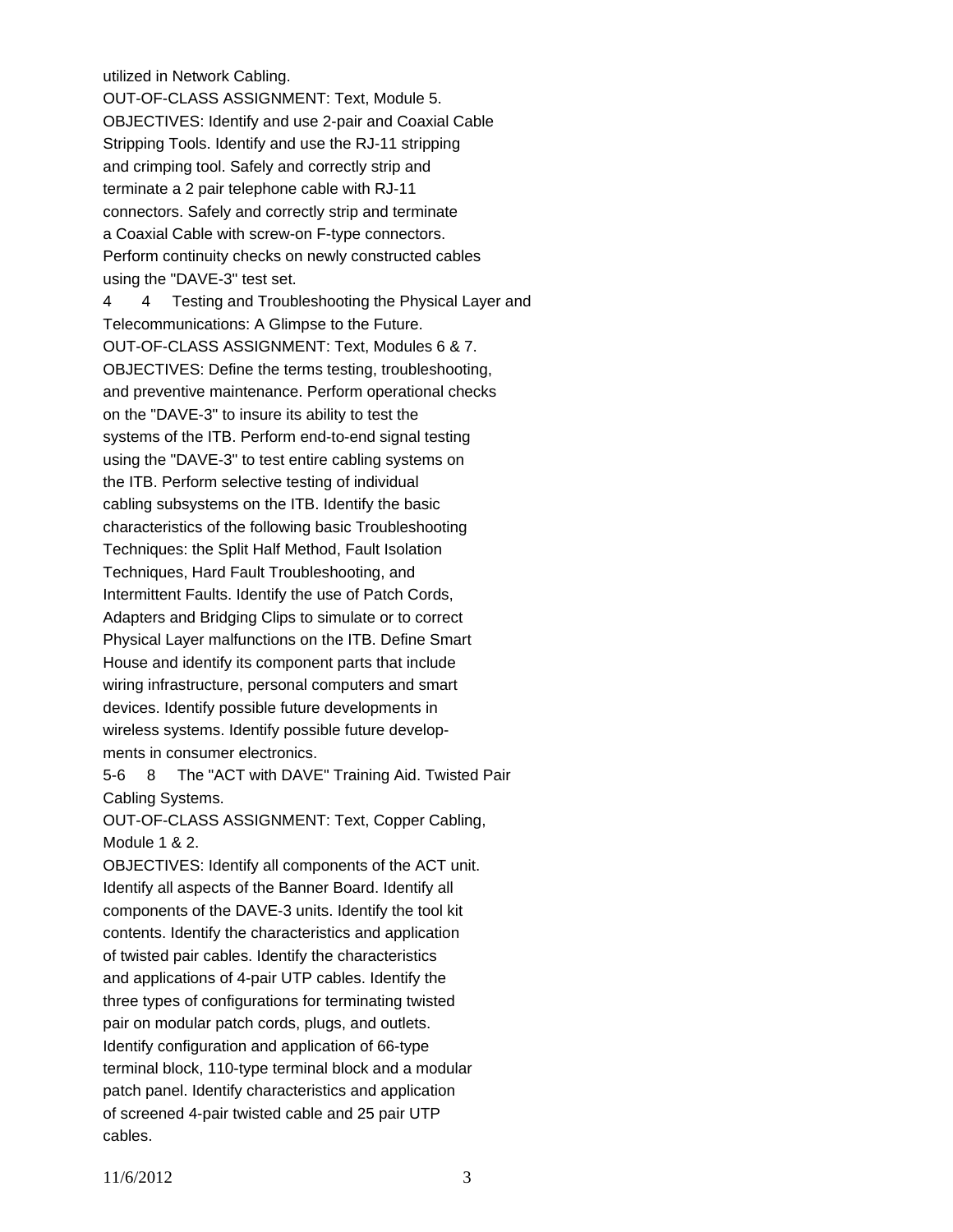7-8 8 Installation Techniques, Safety Precautions and Tools. OUT-OF-CLASS ASSIGNMENT: Copper Cabling Module 3. OBJECTIVES: Identify and explain the safety procedures and precautions that should be followed for personnel protection, worksite safety, and for the prevention of electrical hazard. Identify and explain the safety procedures and precautions that should be followed when working with hazardous materials and tools and equipment and for fire preventions and safety. Identify the minimum distance requirements between network cables and power sources. Identify types and location for cable supports. Identify and describe the step-by-step process used to pull cable and install cable in buildings. Identify and describe the tools used in network cabling.

9-10 8 4-Pair Cabling Systems.

OUT-OF-CLASS ASSIGNMENT: Copper Cabling Module 4 & 5. OBJECTIVES: Terminate an unshielded twisted pair cable to an 8P8C plug 568B. Terminate a screened twisted pair cable to an 8P8C plug 568B. Troubleshoot a pair to pin configuration. Terminate and test 4-pair UTP cable to 66 and 110 connections blocks and modular jacks. Identify the application, configuration, construction and color code for 2-pair STP cable. Terminate the IBM 2-pair cable with the 4-position UDC.

11-12 8 Coaxial Cable.

OUT-OF-CLASS ASSIGNMENT: Copper Cabling Module 6. OBJECTIVES: Identify the characteristics, type, and applications of coaxial cable. Identify characteristics, type and application of coaxial connectors. Identify tools for installing connectors on coaxial cable. Terminate and text coaxial cable systems. 13 4 Codes and National Standards. OUT-OF-CLASS ASSIGNMENT: Copper Cabling Module 7. OBJECTIVES: Identify the purpose and application of the N.E.C. Codes as they pertain to network cabling. Identify the N.E.C. Electrical Code Limited Energy Articles. Identify the major elements of ANSI/TIA/EIA 568-A Standard. Identify and explain the standards as applied to horizontal cabling. Identify and explain the cabling requirements for new installations. Identify and explain the standards as applied to backbone cabling. Identify and explain the 568-A standard for buildings, UTP and ScTP cables. 14 4 Introduction to Fiber Optics, Fiber Optic Concepts OUT-OF-CLASS ASSIGNMENT: Fiber Optic Cabling, Modules

```
1 and 2.
```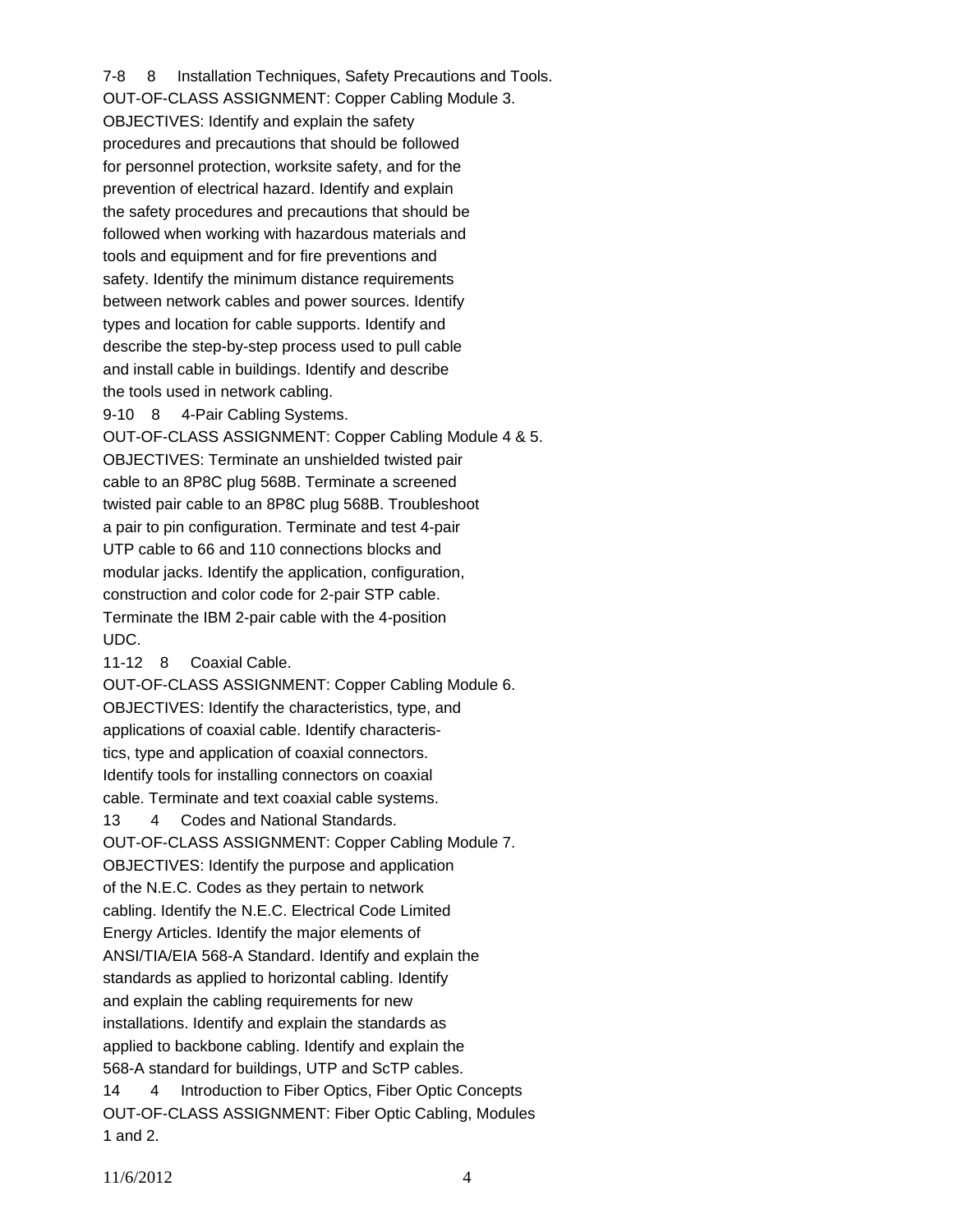OBJECTIVES: Identify the tools and equipment used to terminate and test fiber optic cables. Define fiber optic terminology and explain fiber optic concepts. Identify the five elements of a typical fiber optic system and briefly explain the function of each element. Identiry two light sources used in fiber optic transmission. Identify the characteristics of various optical detectors. Identify the structure of fiber optics and the characteristics of light. Explain attenuation and identify causes of attenuation in fiber optic cable.

15-16 8 Fiber Optic System Components Placing Fiber Optic Cables ASSIGNMENT:

Fiber Optic Cabling Module 3 & 4 OBJECTIVES: Identify and describe the function of the components used in a fiber optic system. Identify the step-by-step procedure for placing fiber optic cables in a building. Identify the characteristics and construction of loose core fiber optic cable; and tight core fiber optic cable; and compare their construction. Identify and describe fiber optic connecting devices. Identify each fiber optic connector and identify the characteristics and use of a fiber optic connector. Identify the ten-step sequence for placing a fiber optic cable in a building. Identify the steps to place a pulling string in a pathway. Identify the safety precautions and procedures that must be followed when placing fiber optic cable.

17 4 Testing Fiber Connectors; Installing Fiber Connectors.

OUT-OF-CLASS ASSIGNMENT: Fiber Optic Cabling, Module 5 and 6.

OBJECTIVES: To perform a fiber optics continuity test utilizing the DAVE-2 or SPOT tester and understand the functionality of the different types of fiber optic testing. Explain the differences among a continuity test, an attenuation test, and or OTDR test. Identify the tools and step-by-step process used to attach a fiber connector to a fiber. Identify and describe the safety procedures that must be followed when installing a fiber optic cable. Terminate ST II+ Fiber Optic Connectors on fiber optic building cable and patch cord.

18 2 Final.

# **METHODS OF INSTRUCTION:**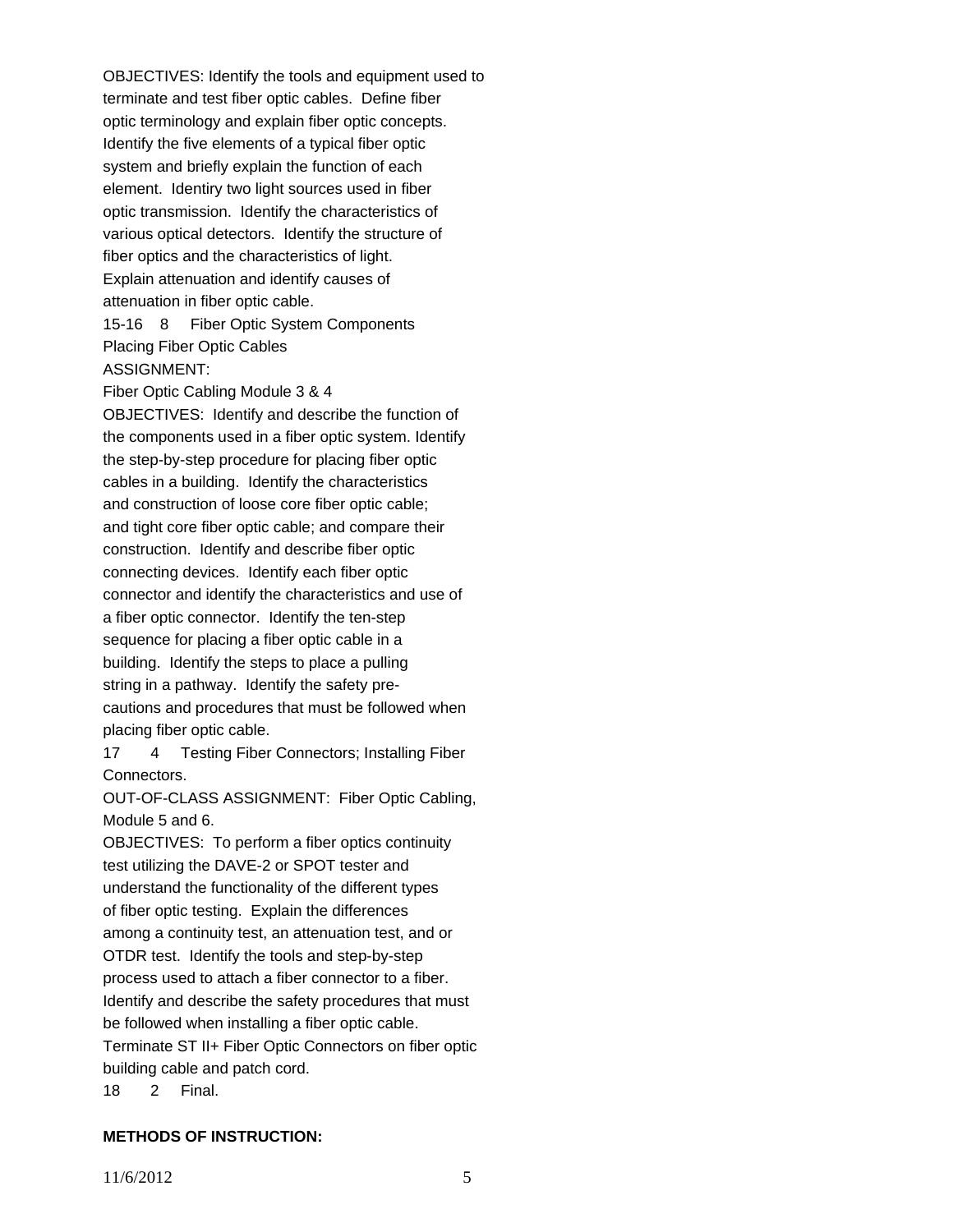Lecture, faculty model demonstratins, student practice kits (interactive boards), computer demonstrations.

### **METHODS OF EVALUATION:**

The types of writing assignments required: Written homework Lab reports The problem-solving assignments required: Homework problems Field work Lab reports **Quizzes** Exams The types of skill demonstrations required: Class performance Field work Performance exams The types of objective examinations used in the course: Multiple choice True/false Other category: None The basis for assigning students grades in the course: Writing assignments: 20% - 30% Problem-solving demonstrations: 20% - 30% Skill demonstrations: 30% - 40% Objective examinations: 10% - 20% Other methods of evaluation: 0% - 0%

# **REPRESENTATIVE TEXTBOOKS:**

REQUIRED TEXT: Introduction to Telecommunication, C-Tech Associates. 2000. Reading level of text: 10th grade. OTHER MATERIALS REQUIRED TO BE PURCHASED BY THE STUDENT: Copper Based Kit (C-Tech) \$95 Fiber Optic Based Kit (C-Tech) \$195

# **ARTICULATION and CERTIFICATE INFORMATION**

 Not Transferable UC TRANSFER: Not Transferable Associate Degree: CSU GE: IGETC: CSU TRANSFER:

## **SUPPLEMENTAL DATA:**